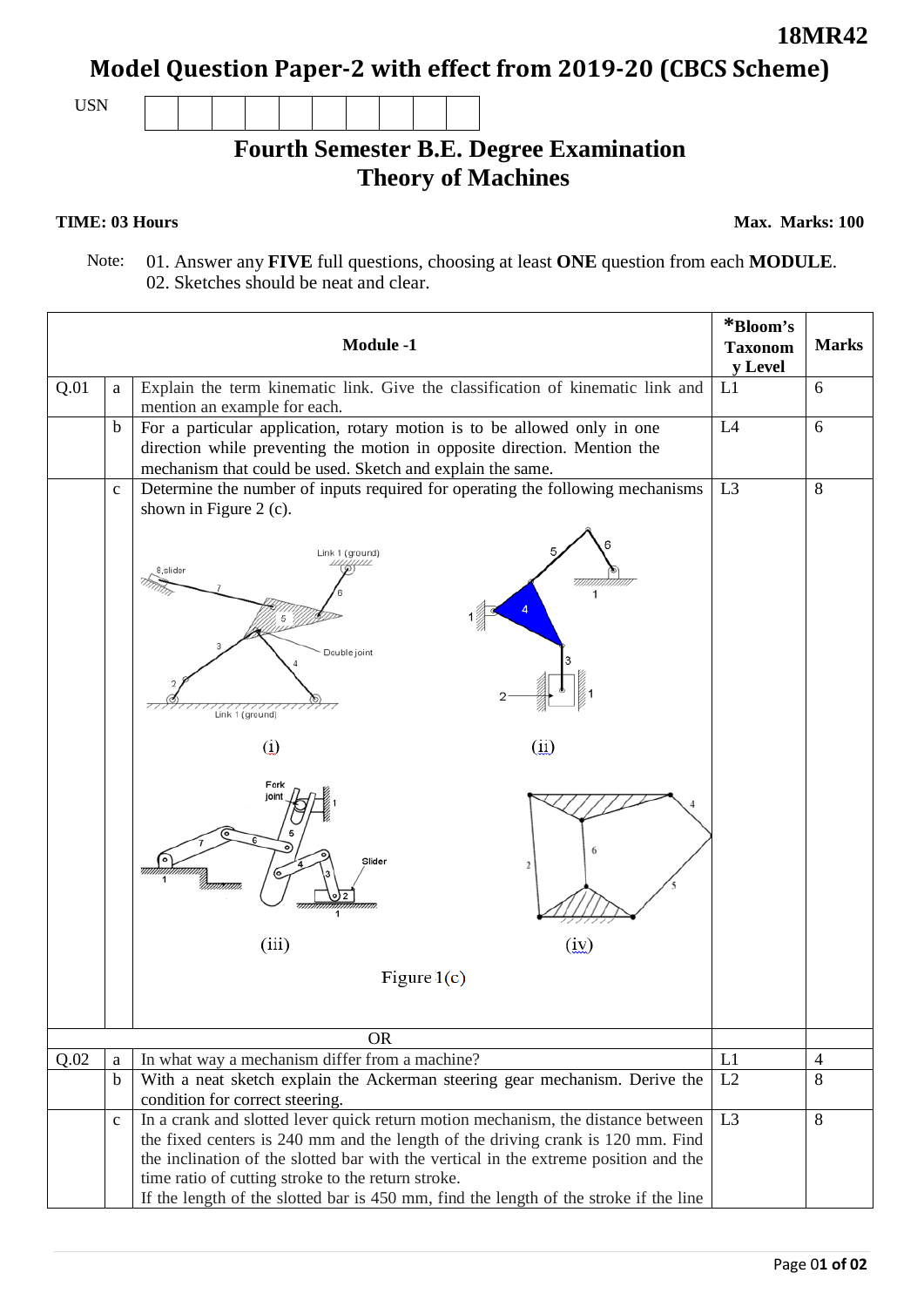## **18MR42**

|       |             | of stroke passes through the extreme positions of the free end of the lever.                               |                |                |
|-------|-------------|------------------------------------------------------------------------------------------------------------|----------------|----------------|
|       | Module-2    |                                                                                                            |                |                |
| Q.03  | a           | Explain the types of friction and state the laws of friction.                                              | L1             | 6              |
|       | $\mathbf b$ | Two parallel shafts whose centre lines are 4.8 m apart are connected by open belt                          | L <sub>3</sub> | 14             |
|       |             | drive. The diameter of larger pulley is 1.5 m and that of smaller pulley 1 m. The                          |                |                |
|       |             | initial tension in the belt when stationary is $3 \text{ kN}$ . The mass of the belt is $1.5 \text{ kg/m}$ |                |                |
|       |             | length. The coeff of friction between belt and pulley is 0.3. Taking centrifugal                           |                |                |
|       |             | tension in to account, Calculate power transmitted when smaller pulley rotates at                          |                |                |
|       |             | 400 rpm.                                                                                                   |                |                |
|       |             | <b>OR</b>                                                                                                  |                |                |
| Q.04  | a           | Derive from first principles an expression for the friction moment of a conical                            | L2             | 10             |
|       |             | pivot assuming Uniform pressure                                                                            |                |                |
|       | b           | A shaft rotating at 200 r.p.m. drives another shaft at 300 r.p.m. and transmits                            | L <sub>3</sub> | 10             |
|       |             | 6 kW through a belt. The belt is 100 mm wide and 10 mm thick. The distance                                 |                |                |
|       |             |                                                                                                            |                |                |
|       |             | between the shafts is 4m. The smaller pulley is 0.5 m in diameter. Calculate the                           |                |                |
|       |             | stress in the belt, if it is an open belt drive                                                            |                |                |
|       |             | Module-3                                                                                                   |                |                |
| Q. 05 | a           | Explain clearly the terms 'static balancing' and 'dynamic balancing'. State the                            | L2             | $\overline{4}$ |
|       |             | necessary conditions to achieve them.                                                                      |                |                |
|       | b           | Wheel balancing is one of the preferred activities for the car wheels. What is the                         | L4             | $\overline{4}$ |
|       |             | reason for this?                                                                                           |                |                |
|       | $\mathbf c$ | A four cylinder vertical engine has cranks 150 mm long. The planes of rotation of                          | L <sub>3</sub> | 12             |
|       |             | the first, second and fourth cranks are 400 mm, 200 mm and 200 mm respectively                             |                |                |
|       |             | from the third crank and their reciprocating masses are 50 kg, 60 kg and 50 kg                             |                |                |
|       |             | respectively. Find the mass of the reciprocating parts for the third cylinder and the                      |                |                |
|       |             | relative angular positions of the cranks in order that the engine may be in                                |                |                |
|       |             | complete primary balance.                                                                                  |                |                |
|       |             | <b>OR</b>                                                                                                  |                |                |
| Q.06  | a           | The secondary unbalanced force due to reciprocating masses is 1/n times the                                | L <sub>3</sub> | 8              |
|       |             | maximum primary unbalanced force where 'n' is the ratio of length of the                                   |                |                |
|       |             | connecting rod to the crank radius. Prove.                                                                 |                |                |
|       |             |                                                                                                            | L <sub>3</sub> | 12             |
|       | b           | A, B, C and D are four masses carried by a rotating shaft at radii 100,                                    |                |                |
|       |             | 125, 200 and 150 mm respectively. The planes in which the masses revolve are                               |                |                |
|       |             | spaced 600 mm apart and the mass of B, C and D are 10 kg, 5 kg, and 4 kg                                   |                |                |
|       |             | respectively.                                                                                              |                |                |
|       |             | Find the required mass A and the relative angular settings of the four masses so                           |                |                |
|       |             | that the shaft shall be in complete balance.                                                               |                |                |
|       |             | <b>Module-4</b>                                                                                            |                |                |
| Q. 07 | a           | What is stability of a governor? Sketch the controlling force versus radius                                | L2             | 6              |
|       |             | diagrams for a stable, unstable and isochronous governor.                                                  |                |                |
|       | b           | Explain the application of gyroscopic principles to aircrafts.                                             | L2             | 6              |
|       | $\mathbf C$ | A horizontal axle AB, 1 m long, is pivoted at the midpoint C. It carries a weight                          | L4             | 8              |
|       |             | of 20 N at A and a wheel weighing 50 N at B. The wheel is made to spin at a                                |                |                |
|       |             | speed of 600 r.p.m in a clockwise direction looking from its front. Assuming that                          |                |                |
|       |             | the weight of the flywheel is uniformly distributed around the rim whose mean                              |                |                |
|       |             | diameter is 0.6 m, calculate the angular velocity of precession of the system                              |                |                |
|       |             | around the vertical axis through C. What is the effect of variation in the                                 |                |                |
|       |             | magnitude of weight at A on the angular velocity of precession and its direction?                          |                |                |
|       |             | <b>OR</b>                                                                                                  |                |                |
| Q.08  | a           | Discuss the effect of the gyroscopic couple on a two wheeled vehicle when taking                           | L2             | 8              |
|       |             | a left turn.                                                                                               |                |                |
|       |             |                                                                                                            | L <sub>3</sub> |                |
|       | b           | The radius of rotation of the balls of a Hartnell governor is 80 mm at the                                 |                | 12             |
|       |             | minimum speed of 300 rpm. Neglecting gravity effect, determine the speed after                             |                |                |
|       |             | the sleeve has lifted by 60 mm. Also determine the initial compression of the                              |                |                |
|       |             | spring, the governor effort and the power.                                                                 |                |                |
|       |             | The particulars of the governor are given below:                                                           |                |                |
|       |             | Length of ball arm = $150$ mm; length of sleeve arm = $100$ mm; mass of each ball                          |                |                |
|       |             | $=$ 4 kg ; and stiffness of the spring $=$ 25 N/mm.                                                        |                |                |